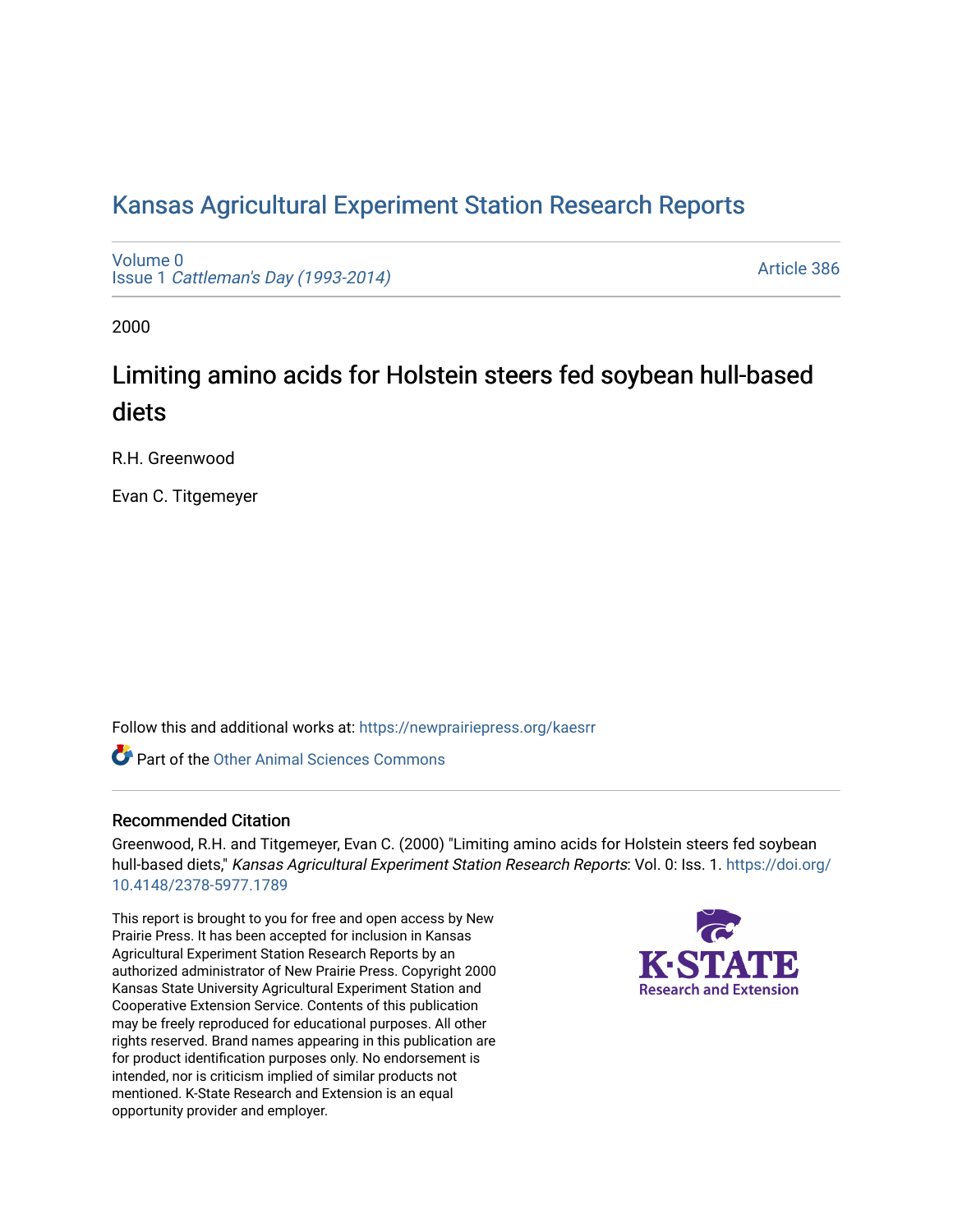# Limiting amino acids for Holstein steers fed soybean hull-based diets

# **Abstract**

A study was conducted to determine the limiting amino acids for cattle fed soybean hullbased diets. Ruminally cannulated Holstein steers (335 lb) were maintained in metabolism crates, fed the same basal diet (73% soyhulls, 19% alfalfa), and given the same intraruminal infusions (400 g/day acetate to increase energy supply without increasing microbial protein supply). Steers were infused into the abomasum with a complete mixture of the 10 essential amino acids or the mixture with histidine; tryptophan; arginine; phenylalanine; or the three branched-chain amino acids (leucine, isoleucine, and valine) removed. Nitrogen retention was reduced by removal of either histidine or the branched-chain amino acids, suggesting that those amino acids were limiting.

# Keywords

Cattlemen's Day, 2000; Kansas Agricultural Experiment Station contribution; no. 00-287-S; Report of progress (Kansas State University. Agricultural Experiment Station and Cooperative Extension Service); 850; Beef; Steers; Soybean hulls; Amino acids

# Creative Commons License



This work is licensed under a [Creative Commons Attribution 4.0 License](https://creativecommons.org/licenses/by/4.0/).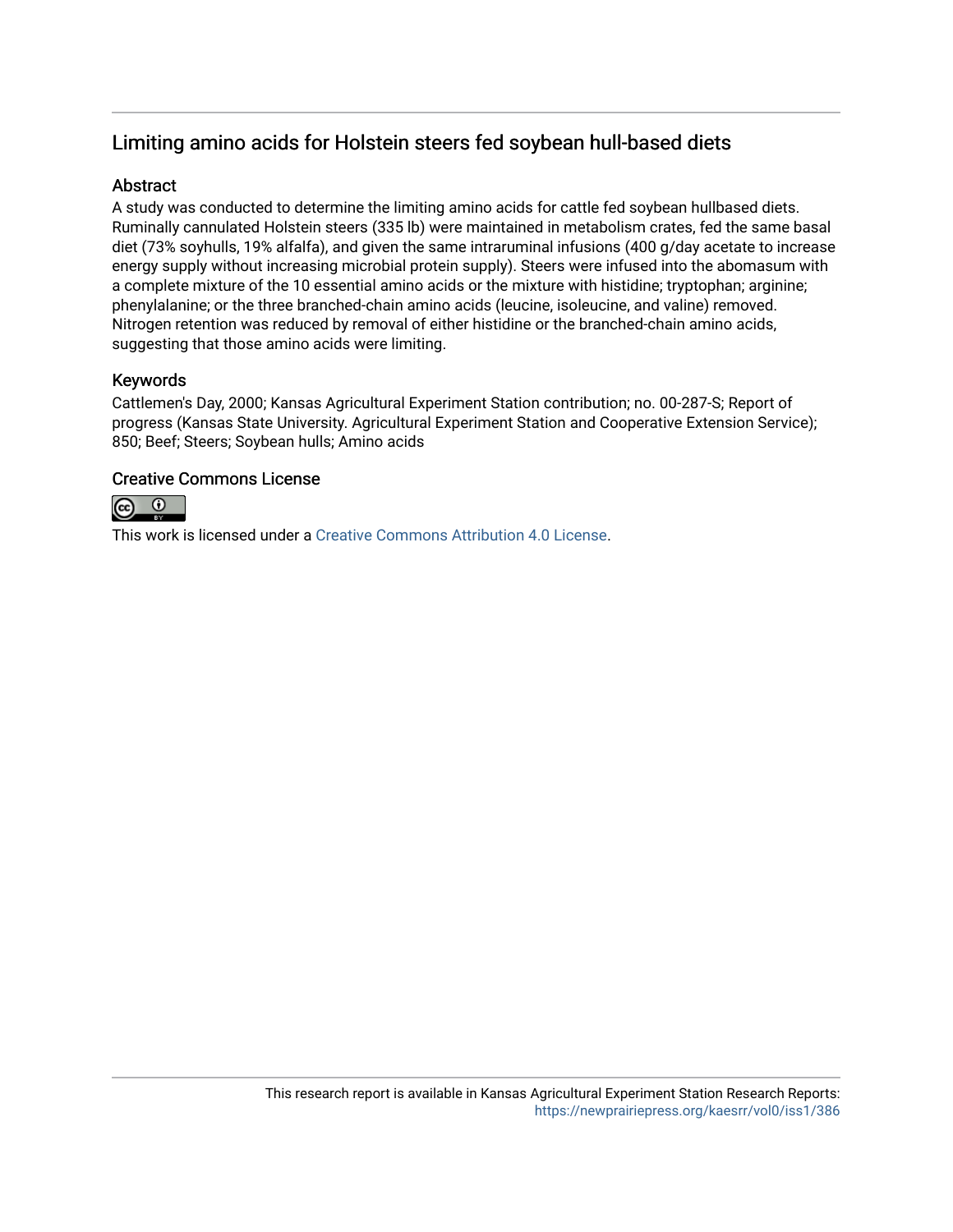### **LIMITING AMINO ACIDS FOR HOLSTEIN STEERS FED SOYBEAN HULL-BASED DIETS**

*R. H. Greenwood and E. C. Titgemeyer*

#### **Summary**

A study was conducted to determine the limiting amino acids for cattle fed soybean hullbased diets. Ruminally cannulated Holstein steers (335 lb) were maintained in metabolism crates, fed the same basal diet (73% soyhulls, 19% alfalfa), and given the same intraruminal infusions (400 g/day acetate to increase energy supply without increasing microbial protein supply). Steers were infused into the abomasum with a complete mixture of the 10 essential amino acids or the mixture with histidine; tryptophan; arginine; phenylalanine; or the three branched-chain amino acids (leucine, isoleucine, and valine) removed. Nitrogen retention was reduced by removal of either histidine or the branched-chain amino acids, suggesting that those amino acids were limiting.

(Key Words: Steers, Soybean Hulls, Amino Acids.)

### **Introduction**

Previous research demonstrated that for cattle fed soybean hull-based diets, methionine was the first limiting amino acid, lysine was also limiting, but threonine was not limiting. The current study used similar methods to evaluate the possibility that other essential amino acids also limit lean growth of steers fed soybean hullbased diets.

#### **Experimental Procedures**

Six ruminally cannulated Holstein steers (335 lb initial body weight) were used in a 6  $\times$ 6 Latin square design. Steers were maintained in individual metabolism crates and fed 7.5 lb/day of the same diet (Table 1) in equal portions at 12-hour intervals.

**Table 1. Diet Composition<sup>a</sup>**

| Ingredient                          | % of Dry Matter |
|-------------------------------------|-----------------|
| Soybean hulls                       | 72.4            |
| Alfalfa                             | 19.2            |
| <b>Molasses</b>                     | 4.7             |
| Monocalcium phosphate               | 1.6             |
| Sodium bicarbonate                  | .8              |
| Magnesium oxide                     | .3              |
| Limestone                           | $\cdot$         |
| Trace mineralized salt <sup>a</sup> | .2              |
| Vitamin mixture <sup>b</sup>        | .2              |
| Elemental sulfur                    |                 |

<sup>a</sup>Composition  $(\%)$ : NaCl  $(95 \text{ to } 99)$ ; Mn (>.24); Fe (>.24); Mg(>.05); Cu (>.032); Zn  $(>0.032)$ ; I  $(>0.007)$ ; Co  $(>0.004)$ . <sup>b</sup>Supplied per lb diet dry matter: 2000 IU vitamin A, 1000 IU vitamin D, and 26 IU

vitamin E.

All steers received intraruminal infusions of acetate (400  $g$ /day) supplied through an infusion line terminating in the rumen, in order to increase the energy supply without increasing the microbial protein supply. Treatments (Table 2) were abomasalinfusions of a complete mixture of the 10 essential amino acids or the same mixture with either the branched-chain amino acids (leucine, isoleucine, and valine); histidine; phenylalanine; tryptophan; or arginine removed. The abomasal amino acid infusions were supplied continuously by a peristaltic pump through tubing that passed through the ruminal cannula and into the abomasum. Each period was 7 days long with 3 days for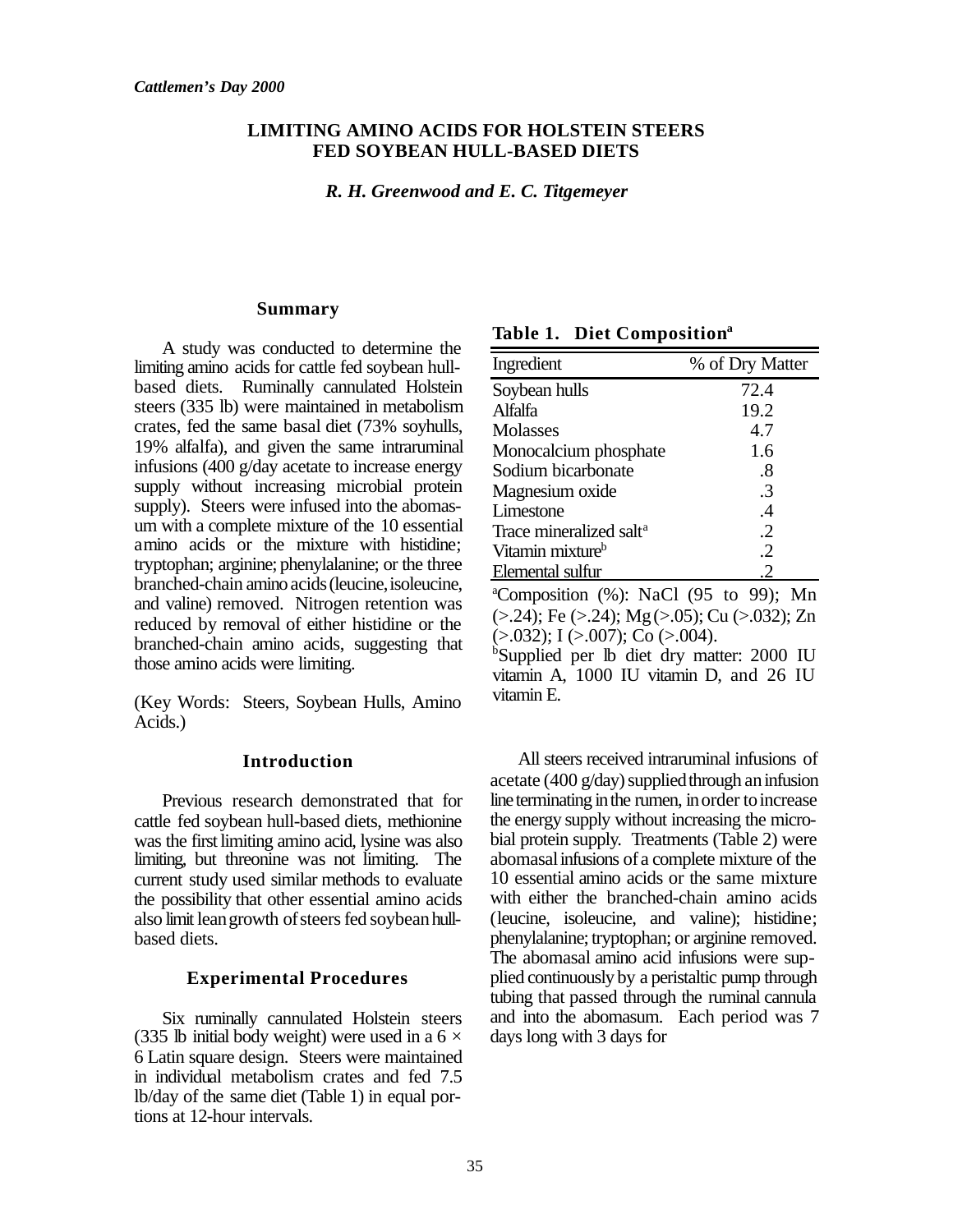adaptation to treatments and 4 days for total collection of feces and urine.

Representative samples of the basal diet were collected ineachperiod. During days 3 to 7, total fecal and urine outputs were collected daily, and samples were saved for later analysis. Diet, feces, and urine were analyzed for nitrogen to calculate nitrogen retention. On day 7 of each period at 3 hours postfeeding, jugular blood was collected and analyzed for plasma urea and amino acid concentrations.

#### **Results and Discussion**

Nitrogen balance data are presented in Table 3. Urinary and fecal nitrogen excretions were statistically similar among all treatments, but nitrogen retention decreased (P<.05) when histidine or branched-chain amino acids were removed from the infused mixture. This indicates that without those amino acids, less lean tissue was deposited. Nitrogen retention was depressed to similar magnitudes when either histidine or the branched-chain amino acids were removed, indicating that these amino acids were co-limiting.

Our report is among the first to directly implicate histidine as a limiting amino acid for growing cattle. Other researchers have reported that histidine was limiting forsheep when the sole source of metabolizable protein was microbial protein. Branched-chain

amino acids have beenstudied little,so few data exist to indicate whether or not they are limiting.

Plasma urea nitrogen(Table 4) was numerically highest when histidine was removed from the infusate, reflecting the decrease in nitrogen retention. However, similar changes in plasma urea were not observed for branched-chain amino acids, whose removal also decreased nitrogen retention. As expected, plasma concentrations of individual amino acids (Table 4) decreased when they were removed from the infusate.

In previous studies, methionine was determined to be the first limiting amino acid for steers fed a soybean hull-based diet. In the current study, the similar reductions in nitrogen retention that occurred when histidine or branched-chain amino acids where removed from the infusate suggest that these amino acids were co-limiting. In an earlier study, reductions in nitrogen retention in response to deletion of lysine were of a magnitude similar to those observedwhenhistidine and the branched-chain amino acids were deleted, suggesting that lysine also could be co-limiting. Further delineation of the limiting amino acid sequence will be difficult, because nitrogenretentionresponsestoremoval of lysine, histidine, and the branched-chain amino acids are so similar.

Our data suggest that growing cattle fed diets low in undegradable intake protein should benefit from the addition of feedstuffs that would increase the postruminal supply of these limiting amino acids.

|                              | Treatment |      |      |      |       |        |  |  |
|------------------------------|-----------|------|------|------|-------|--------|--|--|
| Item                         | Control   | -HIS | -PHE | -TRP | -BCAA | $-ARG$ |  |  |
| L-Methionine                 | 10        | 10   | 10   | 10   | 10    | 10     |  |  |
| $L$ -Lysine-HC $l^a$         | 20        | 20   | 20   | 20   | 20    | 20     |  |  |
| L-Threonine                  | 10        | 10   | 10   | 10   | 10    | 10     |  |  |
| L-Histidine-HCl- $H, O^b$    | 10        |      | 10   | 10   | 10    | 10     |  |  |
| L-Phenylalanine              | 10        | 10   |      | 10   | 10    | 10     |  |  |
| $L$ -Tryptophan <sup>c</sup> |           | 5    |      |      | 5     |        |  |  |
| L-Leucine                    | 20        | 20   | 20   | 20   |       | 20     |  |  |
| L-Isoleucine                 | 10        | 10   | 10   | 10   |       | 10     |  |  |
| L-Valine                     | 10        | 10   | 10   | 10   |       | 10     |  |  |
| L-Arginine                   | 10        | 10   | 10   | 10   | 10    |        |  |  |

**Table 2. Amino Acid Treatments (g/day)**

<sup>a</sup>Feed grade, provided 15.8 g/day lysine. <sup>b</sup>Provided 7.4 g/day histidine. <sup>c</sup>Feed grade, provided 4.9 g/day tryptophan.